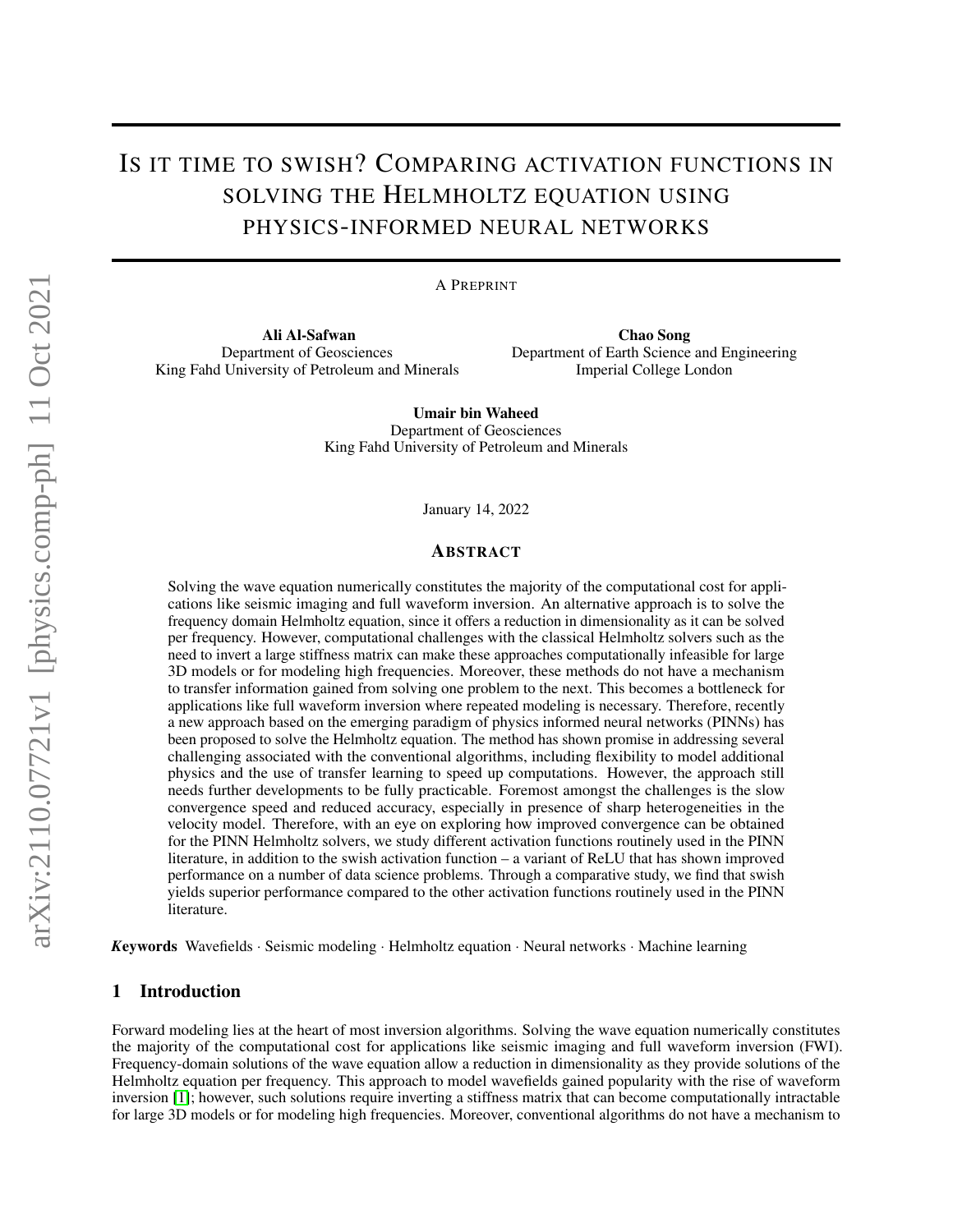transfer information gained from solving one problem to the next. For example, the same amount of computational effort is needed to model wavefields corresponding to a small perturbation in the velocity model. This results in a computational bottleneck when repeated modeling is needed for updated velocity models, as in the case of FWI.

Recently, [\[2\]](#page-4-1) demonstrated the use of physics-informed neural networks (PINNs) to address some of the challenges associated with the conventional Helmholtz solvers, including the flexibility of modeling additional physics. By considering a homogeneous background model, for which the wavefield solution is obtained analytically, [\[2\]](#page-4-1) trained a neural network to solve for the scattered wavefield. Contrary to conventional deep learning approaches, instead of a labeled set, the training of the neural network is done through a loss function, which embeds the residual of the underlying Helmholtz equation. For an input given by a location in the computational domain, the neural network learns to map it to the scattered wavefield solution at the input location, thanks to the universal approximation theorem. The key enabler of PINNs is automatic differentiation that allows for fast and accurate derivative computation of the neural network's output w.r.t. to the inputs, which is needed to evaluate the loss function. By using machine learning techniques like transfer learning and surrogate modeling, the method can be used to speed up repeated wavefield computations, as suggested by [\[3\]](#page-4-2) for the eikonal equation. The PINN-based Helmholtz solver has recently been extended for the vertically transversely isotropic (VTI) case [\[4\]](#page-4-3).

However, several challenges remain to be addressed in making the PINN-based Helmholtz solver fully practicable. Chief among them is the slow convergence of the neural network in the presence of sharp heterogeneities in the velocity model. Although fully-connected neural networks can approximate arbitrary functions, they have been shown to prioritize learning low frequency features of the underlying function, and hence exhibit a bias towards smooth functions. This poses difficulty in training them to approximate, for example, solutions corresponding to high frequencies or solutions for sharply varying velocity models that generate high-frequency features in the wavefield solution. These observations have been confirmed both in theory and practice [\[5,](#page-4-4) [6\]](#page-4-5).

Therefore, in this study, we explore the role of activation functions in improving convergence speed for the PINN-based Helmholtz solver. We do a comparative study of different activation functions that are routinely used in the PINN literature, namely hyperbolic tangent (tanh), inverse tangent (atan), and exponential linear unit (elu). In addition, we consider another variant of the ReLU activation function, named 'swish', which has shown superior performance over other activation functions on a number of challenging image classification and machine translation problems [\[7\]](#page-4-6). Through tests on a synthetic model, we find that the swish activation function shows markedly improved convergence rate and accuracy in solving the Helmholtz equation.

#### 2 Theory

The Helmholtz equation in an acoustic, isotropic medium with constant density is given as:

<span id="page-1-0"></span>
$$
\left(\nabla^2 + \frac{\omega^2}{v^2}\right)u(\mathbf{x}) = f(\mathbf{x}),\tag{1}
$$

where v is the wave velocity,  $\omega$  is the angular frequency. The goal is to solve equation [\(1\)](#page-1-0) for the complex valued wavefield  $u(\mathbf{x}) = \{u_r, u_i\}$  as a function of the angular frequency  $\omega$ . Then the time domain solution can be found using inverse Fourier transform of the superposition of the mono-frequency solutions. To avoid the problem of sampling near the source location, [\[2\]](#page-4-1) suggests solving the Lippmann-Schwinger form of the Helmholtz equation:

$$
\left(\nabla^2 + \frac{\omega^2}{v^2}\right)\delta u = -\omega^2 \delta m u_0,\tag{2}
$$

for the scattered wavefield  $\delta u = u - u_0$ , where  $u_0$  is the background wavefield satisfying equation [\(1\)](#page-1-0) for the background velocity  $v_0$ , and  $\delta m = \frac{1}{v^2} - \frac{1}{v_0^2}$  is the velocity model perturbation. By using a background model with a constant velocity in which we can calculate the background wavefield  $u_0$  analytically, we use equation [\(2\)](#page-1-1) to calculate the scattered wavefield  $\delta u$  per frequency, from which we find the solution to the Helmholtz equation [\(1\)](#page-1-0) as:

<span id="page-1-2"></span><span id="page-1-1"></span>
$$
u_r = \delta u_r + u_{0r},
$$
  

$$
u_i = \delta u_i + u_{0i}.
$$

To solve equation [\(2\)](#page-1-1) using a deep neural network (DNN), we consider a network with two neurons in the input layer for the spatial coordinates  $(x, z)$ , two output neurons for the real and imaginary parts of the scattered wavefield, and a number of hidden layers. The second derivatives of the outputs  $(\delta u_r, \delta u_i)$  w.r.t. the inputs  $(x,z)$  can be computed using automatic differentiation. We seek to minimize the following loss function:

$$
\mathfrak{L} = \frac{1}{N} \sum_{i=1}^{N} ||\omega^2 m^{(i)} \delta u_r^{(i)} + \nabla^2 \delta u_r^{(i)} + \omega^2 \delta m u_{0r}^{(i)}||_2^2 + ||\omega^2 m^{(i)} \delta u_i^{(i)} + \nabla^2 \delta u_i^{(i)} + \omega^2 \delta m u_{0i}^{(i)}||_2^2, \tag{3}
$$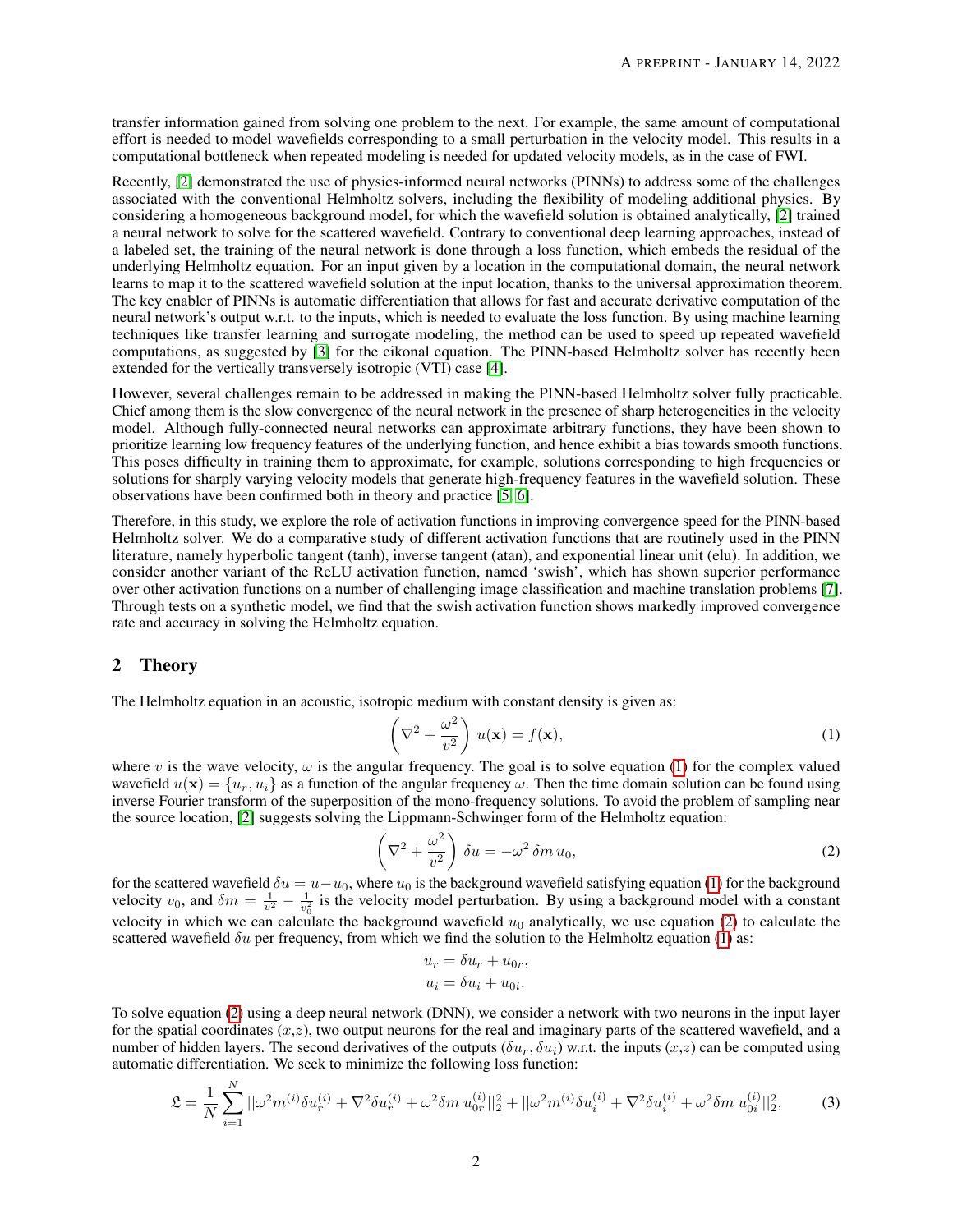for the real and imaginary parts of the scattered wavefield  $(\delta u_r, \delta u_i)$ . Here N is the number of training samples, which consists of a randomly selected collocation points from the computational domain, and  $i$  is the sample index. The role of this loss function is to impose the validity of the Helmholtz equation on a given number of training points. The set of network parameters  $\theta^*$  that minimize the loss function given in equation [\(3\)](#page-1-2) on this set of training samples can be found by solving the following optimization problem:

$$
\boldsymbol{\theta}^* = \arg\min_{\boldsymbol{\theta}} \mathfrak{L}(x^*, z^*; \boldsymbol{\theta}).
$$
\n(4)

Once the DNN is trained, we evaluate it on a regular grid to obtain the predicted scattered wavefields, which are then added to the background wavefields to obtain the final wavefield solution.

### 3 Activation functions

The choice of activation function in DNNs has a significant impact on the training dynamics and convergence of the network. Activation functions are sources of non-linearity as they transform the neural network function to a superposition of non-linear basis functions. Choosing the right basis function can make a significant impact in efficiently representing a function. Therefore, in this study, we consider activation functions that are routinely used in the PINN literature (atan, tanh, and elu) in addition to the swish activation function, which is given as  $f(x) = x \cdot sigmoid(x)$ . Swish is a smooth, non-monotonic function that has consistently matched or outperformed ReLU on DNNs applied to a variety of challenging problems, including image classification and machine translation. It is believed that the reason for this improvement is that swish is able to better alleviate the problem of vanishing gradients during backpropagation.

## 4 Results

<span id="page-2-0"></span>In this section, we present a comparative study of different activation functions to solve equation [\(2\)](#page-1-1) for a two-scatter velocity model, shown in Figure [1.](#page-2-0) We keep all the hyper-parameters fixed to ensure fairness of the comparison. We use a DNN architecture with 8 hidden layers and 20 neurons in each layer, as used by [\[2\]](#page-4-1) for the considered velocity model. We randomly select 5000 locations from the computational domain and train the PINN model using the Adam optimizer for 15,000 epochs with mini-batch optimization having a batch size of 256. The PINN model is implemented using the SciANN package [\[8,](#page-4-7) ] – a high-level Tensorflow wrapper for scientific computations.



Figure 1: A two-scatter velocity model taken from [\[2\]](#page-4-1) for the tests. The background has a homogeneous velocity of 2 km/s.

Figure [2](#page-3-0) shows the loss history for training the PINN model using different activation functions considered. We observe that elu performs the worst with tanh and atan yielding similar performances, while swish has a markedly improved convergence compared to all the considered activation functions. For all activation functions, the convergence plateaus after an initial reduction of the loss value; however, swish recovers faster than the other activation functions. This can be observed by comparing the loss curves for the first 2000 epochs. We also tabulate the  $L_2$  and  $L_\infty$  errors for both the real and imaginary components of the wavefield solution using these activation functions (see Table [1\)](#page-3-1). We clearly observe improved accuracy for the swish activation function compared to the rest.

In Figure [3,](#page-3-2) we show the scattered wavefield solution obtained from the PINN model trained using the swish activation function. We also plot the wavefield errors on the same color scale. The overall errors are considerably smaller than for the solutions computed using other activation functions as confirmed by Table [1.](#page-3-1)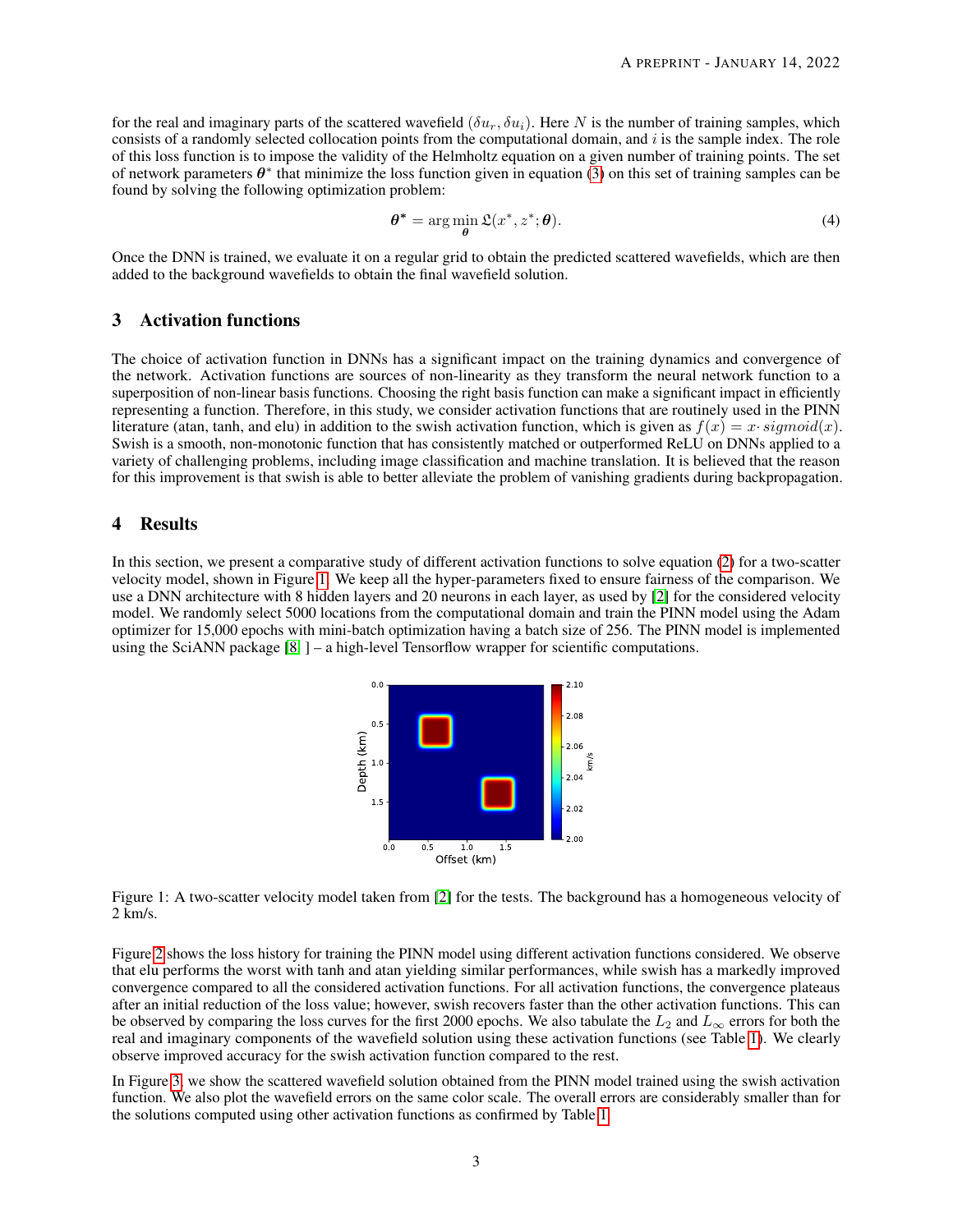<span id="page-3-0"></span>

Figure 2: Loss history for training of the PINN model using different activation functions in the hidden layer.

<span id="page-3-2"></span>

Figure 3: The predicted scattered wavefield solution by the PINN model for the real (a) and imaginary (b) parts. Also shown are the wavefield errors for the real (c) and imaginary (d) parts.

## 5 Conclusions

We studied the routinely used activation functions from the PINN literature in solving the Helmholtz equation. In addition, we also considered the swish activation function, which is a variant of ReLU. Swish had shown improved performance compared to other activation functions in training DNNs for a variety of data science problems, thanks to its robustness against the problem of vanishing gradients. We also observed superior convergence using the swish activation function in solving the Helmholtz equation. Although these results are preliminary, they demonstrate the potential of selecting better activation functions to improve the convergence of PINN solvers. To focus on the activation functions in this study, we only used the Adam optimizer for all cases. However, to converge faster, typically the optimization process begins with a first-order optimizer like Adam and then switches to a second-order optimizer like L-BFGS after a suitably low value of the loss function. Seeing the loss curves, it can be noted that swish allows early switching to a second-order optimizer compared to other studied activation functions, which would compound its efficacy.

<span id="page-3-1"></span>

| <b>Activation functions</b> | L2                    |                       | $\mathbf{L}_{\infty}$ |                       |
|-----------------------------|-----------------------|-----------------------|-----------------------|-----------------------|
|                             | Real                  | lmag.                 | Real                  | lmag.                 |
| tanh                        | $4.01 \times 10^{-5}$ | $5.51 \times 10^{-5}$ | $1.31 \times 10^{-2}$ | $1.90 \times 10^{-2}$ |
| atan                        | $4.15 \times 10^{-5}$ | $5.53 \times 10^{-5}$ | $1.09 \times 10^{-2}$ | $1.81 \times 10^{-2}$ |
| elu                         | $5.20 \times 10^{-5}$ | $6.17 \times 10^{-5}$ | $1.26 \times 10^{-2}$ | $1.86 \times 10^{-2}$ |
| swish                       | $3.65 \times 10^{-5}$ | $4.7 \times 10^{-5}$  | $9.86 \times 10^{-3}$ | $1.58 \times 10^{-2}$ |

Table 1:  $L_2$  and  $L_\infty$  errors for the real and imaginary parts of the PINN Helmholtz solution obtained using different activation functions.